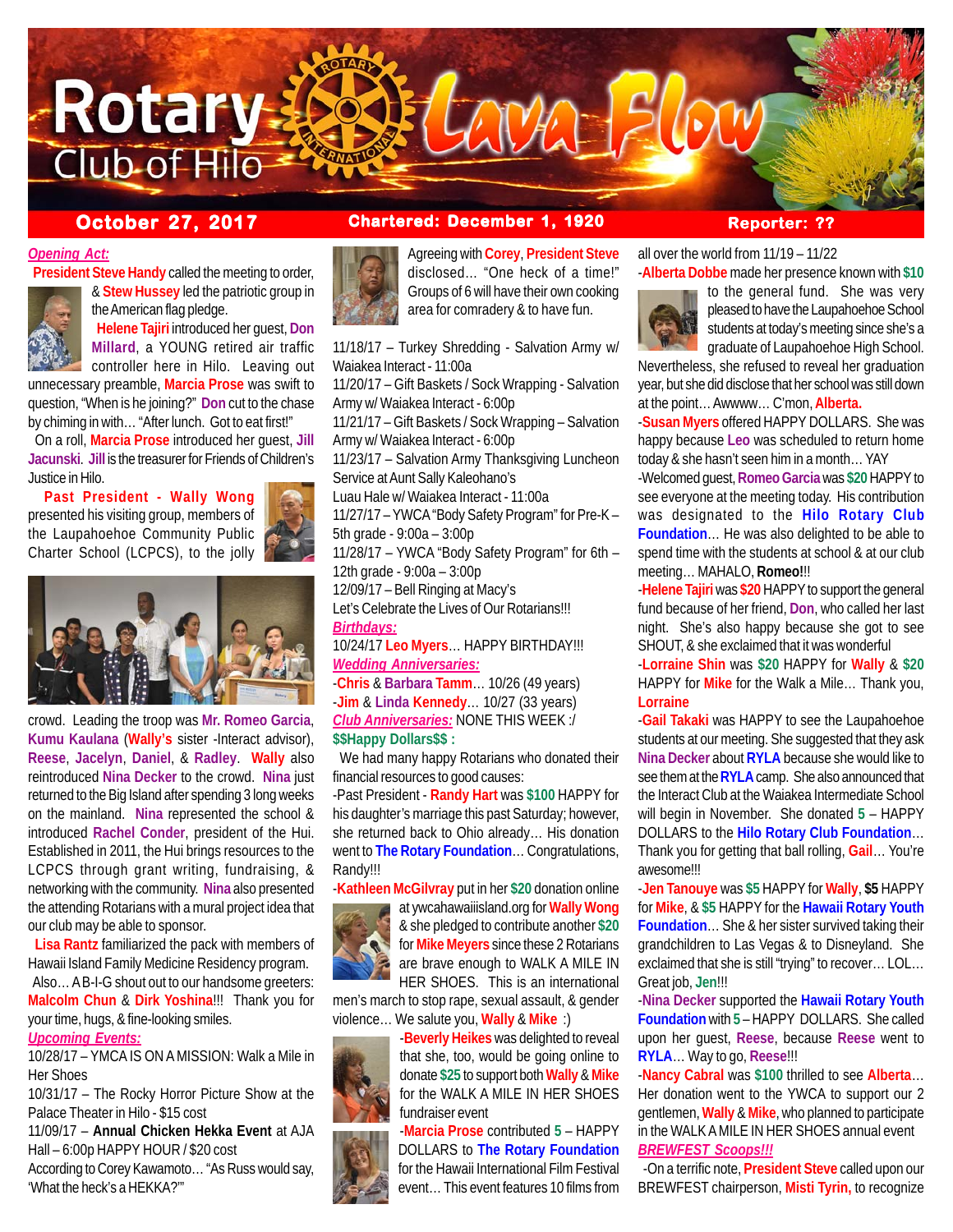#### *Birthdays:*

**Chris Tamm** October 5 **Stan Fortuna** October 10 **Nancy Cabral October 12 Brittany Luna** October 13 **Beverly Heikes** October 15 **Tammy Silva** October 15 **Leo Myers** October 24 **Gerard Carter** October 26

#### *Club Anniversary:*

**Randy Hart** October 1, 1989 (28) **Ron Dolan** October 4, 1991 (26) **Gene Tao** October 11, 1985 (32) **Treena Breyfogle** October 12, 2012 (5) **Alan Kusunoki** October 15, 1993 (24) **Dylan Shropshire** October 16, 2015 (2) **Patrick Guillen** October 21, 2016 (1) **Elle Lee** October 21, 2016 (1) **Cowboy Kaneshiro** October 22, 1999 (18)

#### *Wedding Anniversary:*

**Malcolm & Cecilia Chun October 12 (12) Craig & Linda Shikuma** October 15 (37) **Newton & Roberta Chu** October 16 (35) **Chris & Barbara Tamm** October 26 (49) **Jim & Linda Kennedy October 27 (33)** 

#### *Announcements:*

**November 3 - The secret life of a Rotarian November 9 - Chicken Hekka Social November 10 - No Club Meeting November 17 - Fire Ant Eradication November 24 - No Club Meeting December 1 - December 8 - December 15 - UH Hilo Community College**

## *Rotary Club of Hilo Board of Directors*

- **2017 2018:**
- President **Steve Handy, Jr.**
- Past President **Randy Hart**
- President Elect **Keith Okamoto**
- Vice President **Mitch Dodo**
- Co-Secretary **Treena Breyfogle**
- Co-Secretary **Jan Tanouye**
- Treasurer **Corey Kawamoto**
- Sergeant at Arms **Shane Okimoto**
- Rotary Foundations **Malcolm Chun**
- Membership **Connie Ichinose** • Public Relations – **Marcia Prose**
- 
- International Service **Stew Hussey**
- Community Service **Wally Wong** • Vocational Service – **Bobby Stivers-Apiki**
- Club Service **Kui Costa**
- New Generations **Gail Takaki**
- **Foundation Chairpersons:**
- Hilo Rotary Club Foundation **Tim Beatty**
- The Rotary Foundation **Malcolm Chun**
- Hawaii Rotary Youth Foundation **Mitchell Dodo**

her great work & to provide the attendees with a quick event update. According to **Misti**, our event pulled in a little over **\$79,000**. Although, we did have a large expense year since we invested in our event by purchasing big ticket items to be used for future BREWFEST festivities. Hence, our event generated a profit of a little over **\$37,000**. As a recap, we did 1024 in general admission ticket sales, **\$24,200** in corporate donations, **\$22,000** of in-kind donations (a huge increase from previous years), & a little of **\$1900** in script sales this year. The people of Hilo are feeling the "BUZZ" of this event, &, because of her fantastic work in organizing the event, **President Steve** asked **Misti** to remain on board & chair the event for another year. **Misti** indicated that she would be willing to remain in charge only if **President Steve** promises her a lifetime of sandwiches. With **Misti** agreeing to remain as chairperson, **President Steve** chimed in & said… "Everybody, you're very welcome." He also added, "Hey, you got a deal," in response to **Misti's** request for a lifetime of sandwiches. **Misti**… Let's get that in writing!!! Anyhow, the next BREWFEST is set for **6/ 23/18**.

 Furthermore, checks were made out in the amount of **\$11,350** each for the Hilo Medical Center Foundation & the for the Friends of Children's Justice organization… Outstanding work, GANG!!! This is our 9th year of raising money; over the years, we have raised nearly **\$100K** for the Hilo Medical Foundation. A special thanks for the BREWFEST is credited to **Bob Hanley** for his beer event idea… WAY TO GO, **Bob**!!! Thank you for thinking outside of the bottle… LOL… **President Steve** thanked everyone for their hard work & contribution to the BREWFEST, & he identified that this is what Rotary is all about.

 **Bob Hanley** was called up to distribute the checks to the representatives of the Hilo Medical Foundation & the Friends of Children's Justice. Rotarian **Lisa Rantz** expressed her appreciation; she also indicated that the monies that have been donated has resulted in better primary care in our community. The visiting physicians recognized the physician shortage & the importance of the residency program. They hope to attract more physicians to practice medicine on our island.

 **Jill Jacunski**, represented the Friends of Children's Justice. This organization raises funds to support & aid abused children. They build bridges or fill in the holes for these children. For example, Toys-for-Tots collects toys for children; however, the teenagers usually do not want a teddy bear. It is because of your generous donations that this organization is able to provide teens with gift cards or gift certificates; something that they are truly grateful for.

#### *Laupahoehoe Community Public Charter School (LCPCS)*

 **Nina Decker** introduced the group to **Wally Wong's** sister, **Kaulana**, a teacher at Laupahoehoe School. **Nina** indicated that she got involved with the school through the Hui. The school is an integral

Photographer: **Eric Anderson**

part of her Hamakua Coast community.

 Director **Romeo Garcia**, a Rotarian from Oakland, plans to continue his services as a Rotarian, & he is looking forward to transferring his membership. He



stated that the donated money helps, but time helps too. He is very proud of his students.

 The visiting students shared a slide show with the crowd. Since becoming Interact members, they have engaged in a multitude of projects:

- Christmas to the troops
- Mauka to Makai projects
- **Flag Service**
- Makahiki games
- Hui Makua
- Painting disc baskets
- Give water.ord
- Beach clean up
- Blood drive
- Toys-for-Tots
- Laupahoehoe Music Festival

 They are working to incorporate installation & use of lifesaving life tubes at local beach parks; life tubes are foam apparatuses used to aid a swimmer who is in need of help. Furthermore, the school has integrated a wood shop and an auto shop into the curriculum; they hope to offer an art class for elementary students & to bring dance back as a form of artistic expression. There are also plans for students of all age groups to collaboratively create a mural to tell the story of the Hamakua Coast.

 As a result, & in true Rotarian style, **Lisa Rantz** offered the LCPCS staff with resources for recruitment… How's that for collaboration?!

### *Conclusion:*

•In closing, **Nina Decker** was asked to perform the chicken dance in preparation for the upcoming Chicken Hekka festivity… According to **Nina**… There will be no chicken dancing without a swig or 3 of sake… LOL.

•**President Steve** thanked the students &



administrative staff of Laupahoehoe School, & he wrapped up the meeting with **Tammy H. Silva** leading the group with 5-Way Test… Oops… **the 4-Way Test**!

•It is always a blessing to give… KEEP ON GIVING… Thank you, Fellow

**Rotarians** 

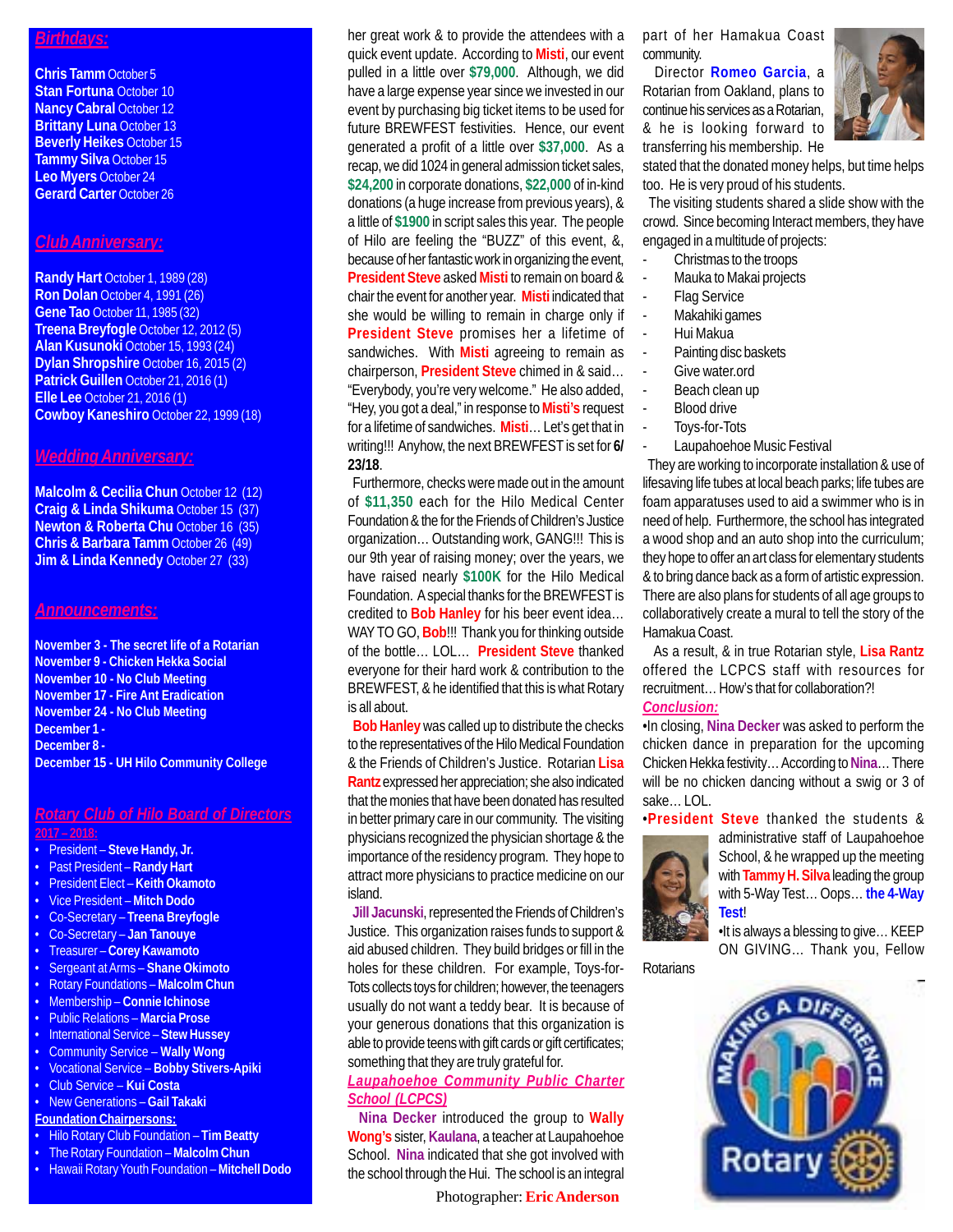

Photos above were not labeled with person's name...